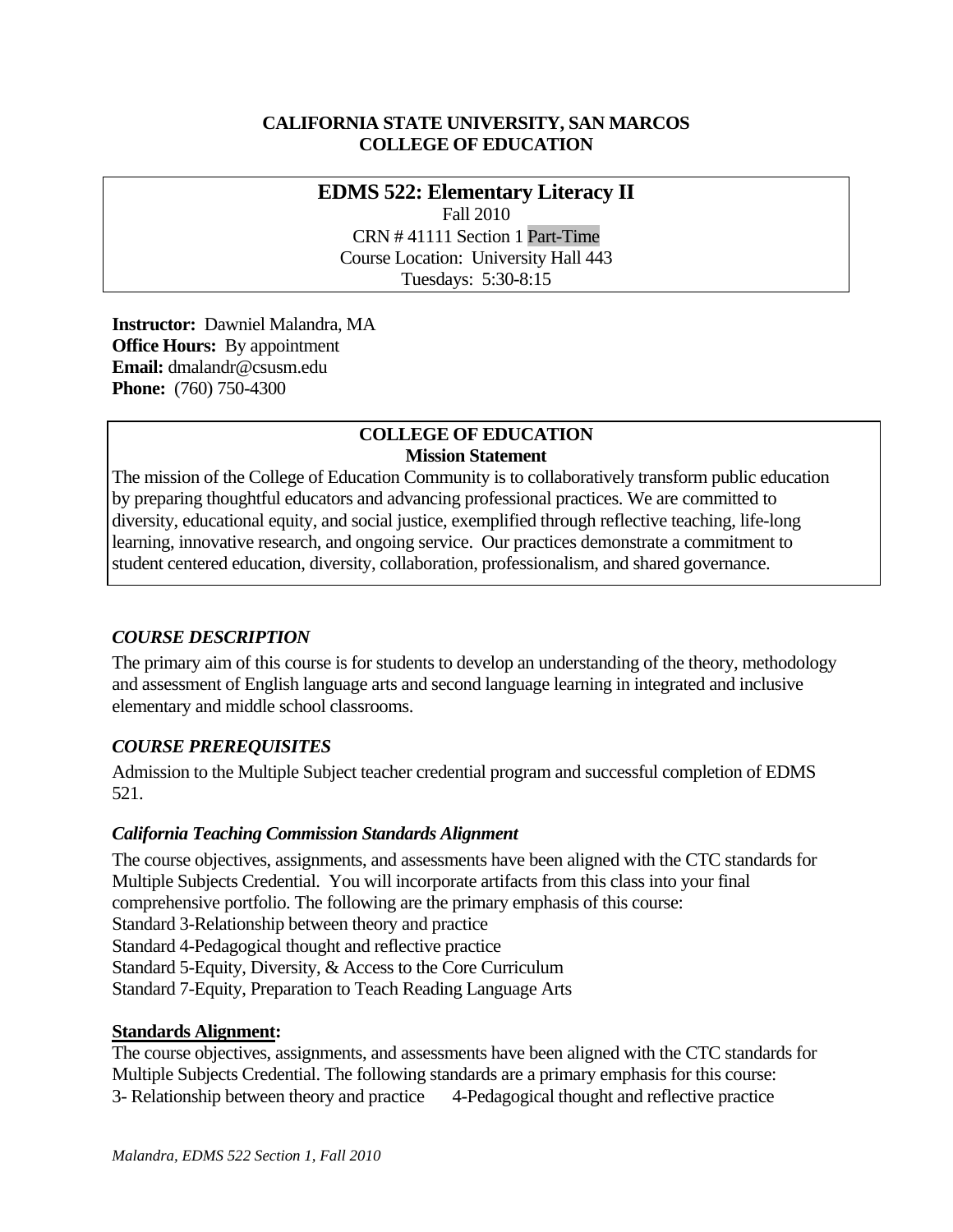5-Equity, Diversity & Access

7: Preparation to Teach Reading Language Arts

7-A: Multiple Subject Reading, Writing, and Related Language Instruction in English

#### **Course Objectives:**

KNOWLEDGE - Teacher candidates will:

- Gain an understanding of how a first and second language is acquired.
- and analysis. Gain an understanding of the reading process and its relationship to thought, language and learning and the knowledge of reading content including: word analysis, fluency, vocabularyacademic language- and background knowledge, reading comprehension, literary response
- Gain understanding of how to learn to read and write in first and second languages.
- Become familiar with how to "deliver a comprehensive program of systematic, explicit instruction in reading, writing, listening, and speaking aligned to the state adopted English Language Arts Content Standards and the Reading/Language Arts Framework (2007).
- Become familiar with "multiple monitoring measures within the three basic types of assessments to determine students' progress towards state adopted content standards."
- Become familiar with "differentiated reading instruction and interventions to meet the needs of the *full range of learners (including struggling readers, students with special needs, English learners, speakers of non-standard English, and advanced learners)* who have varied reading levels and language backgrounds."

SKILLS - Teacher candidates will:

- Become sensitive observers of children's language using behaviors.
- "Demonstrate knowledge and ability to utilize multiple monitoring measures within the three basic types of assessments to determine students' progress towards state adopted content standards: entry level assessment for instructional planning, monitoring student progress, post test or summative assessment."
- "Be able to analyze and interpret results [of children's reading and writing behaviors] to plan effective and differentiated instruction and interventions."
- "Demonstrate knowledge of components of effective instructional delivery in reading, writing and listening and speaking."
- Develop the ability to select appropriate materials and instructional strategies to meet the individual needs of students and use "State Board of Education (SBE)-adopted core instructional materials for both instruction and intervention."
- Develop the ability to differentiate literacy instruction in order to provide Universal Access.
- Learn how to organize the classroom for teaching reading and writing to the *full range of learners (including struggling readers, students with special needs, English learners, speakers of non-standard English, and advanced learners)* who have varied reading levels and language backgrounds

ATTITUDES AND VALUES – Teacher candidates will:

- Develop an appreciation for the natural language abilities children possess for processing and producing print.
- To appreciate the need and value of integrating reading writing into all curricular areas
- Affirm the importance of a rich environment for an effective language arts program.
- Develop a sensitivity to and appreciation for culturally and linguistically diverse learners.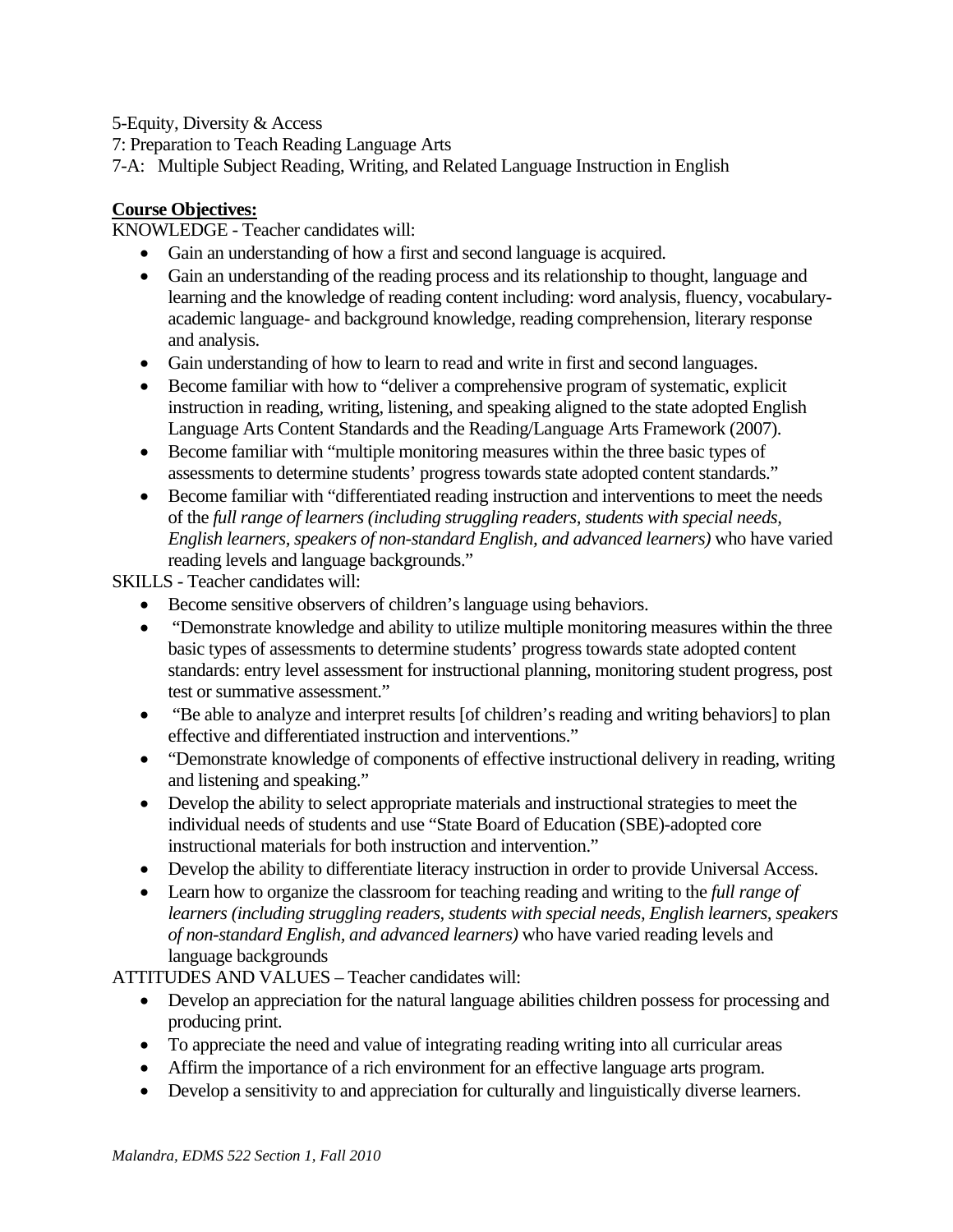- Develop a sensitivity to and appreciation for the importance of reading and writing for students' own personal and professional growth.
- Develop a respect for each student, his/her abilities and background and the student's right to instruction that meets his/her individual needs.

# **INFUSED COMPETENCIES**

#### **Authorization to Teach English Learners**

This credential program was specifically designed to prepare teachers for the diversity of languages often encountered in California public school classrooms. The authorization to teach English learners is met through the infusion of content and experiences within the credential program, as well as additional coursework. Students successfully completing this program receive a credential with authorization to teach English learners. *(Approved by CCTC in SB 2042, Program Standards, August, '02.)* 

#### **Special Education**

Consistent with the intent to offer a seamless teaching credential in the College of Education, this course demonstrates the collaborative infusion of special education competencies reflecting inclusive educational practices.

#### **Technology**

This course infuses technology competencies to prepare candidates to use technology, emphasizing use in both teaching practice and student learning.

# **All University Writing Requirement**

Writing requirements for this class will be met as described in the assignments. Every course at the university, including this one, must have a writing requirement of at least 2500 words.

# **STUDENT LEARNING OUTCOMES**

#### *Teacher Performance Expectation (TPE) Competencies*

Teacher Performance Expectations are standards for student teachers. This course is designed to help teachers seeking the Multiple Subjects Credential to develop the skills, knowledge, and attitudes necessary to assist schools and districts implement effective programs for all students. The successful candidate will be able to merge theory and practice in order to realize a comprehensive and extensive educational program for all students.

#### *California Teacher Performance Assessment (CalTPA)*

Beginning July 1, 2008, all California credential candidates must successfully complete a stateapproved system of teacher performance assessment (TPA), to be embedded in the credential program of preparation. At CSUSM, this assessment system is called the "CalTPA" or TPA.

To assist your successful completion of the TPA, a series of informational seminars are offered over the course of the program. TPA related questions and logistical concerns are to be addressed during seminars. Your attendance to TPA seminars will greatly contribute to your success on the assessment.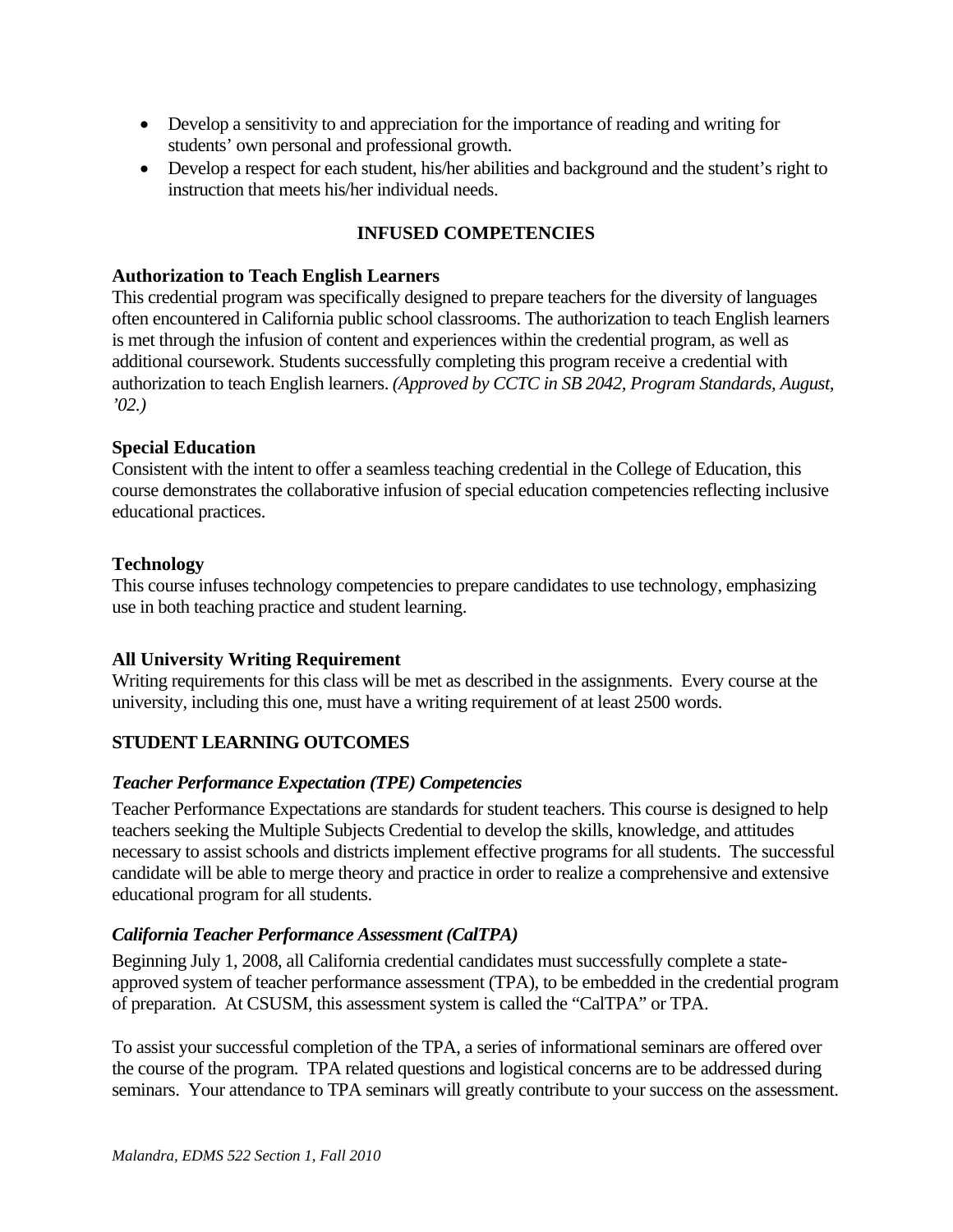Additionally, COE classes use common pedagogical language, lesson plans (lesson designs), and unit plans (unit designs) in order to support and ensure your success on the TPA, and, more importantly, in your credential program.

The CalTPA Candidate Handbook, TPA seminar schedule, and other TPA support materials can be found on the COE website provided at the website provided: http://www.csusm.edu/coe/CalTPA/ProgramMaterialsTPA.html

#### **Students with Disabilities Requiring Reasonable Accommodations**

Students with disabilities requiring reasonable accommodations must be approved for services by providing appropriate and recent documentation to the Office of Disabled Student Services (DSS). The office is located in Craven Hall 5205, and can be contacted by phone at 760.750.4905 or TTY 760.750.4909. Students authorized by DSS to receive reasonable accommodations should meet with their instructor during office hours or, to ensure confidentiality, in a more private setting.

#### **CSUSM Academic Honesty Policy**

"Students will be expected to adhere to standards of academic honesty and integrity, as outlined in the Student Academic Honesty Policy. All written work and oral presentation assignments must be original work. All ideas or materials borrowed from other sources must have appropriate references to the original sources. Any quoted material should give credit to the source and be punctuated with quotation marks.

Students are responsible for honest completion of their work including examinations. There will be no tolerance for infractions. If you believe there has been an infraction by someone in the class, please bring it to the instructor's attention. The instructor reserves the right to discipline any student for academic dishonesty in accordance with the general rules and regulations of the university. Disciplinary action may include the lowering of grades and/or the assignment of a failing grade for an exam, assignment, or the class as a whole."

Incidents of Academic Dishonesty will be reported to the Dean of Students. Sanctions at the University level may include suspension or expulsion from the University.

#### **Plagiarism**

As an educator, it is expected that each student will do his/her own work, and contribute equally to group projects and processes. Plagiarism or cheating is unacceptable under any circumstances. If you are in doubt about whether your work is paraphrased or plagiarized see the Plagiarism Prevention for Students website http://library.csusm.edu/plagiarism/index.html. If there are questions about academic honesty, please consult the University catalog.

#### **Electronic Communication Protocol**

Electronic correspondence is a part of professional interactions. If you need to contact me, e-mail is often the easiest way to do so at bingalls@csusm.edu. Please be reminded that e-mail and on-line discussions are a very specific form of communication, with their own nuances and etiquette. For instance, electronic messages sent in all upper case (or lower case) letters, major typos, or slang, often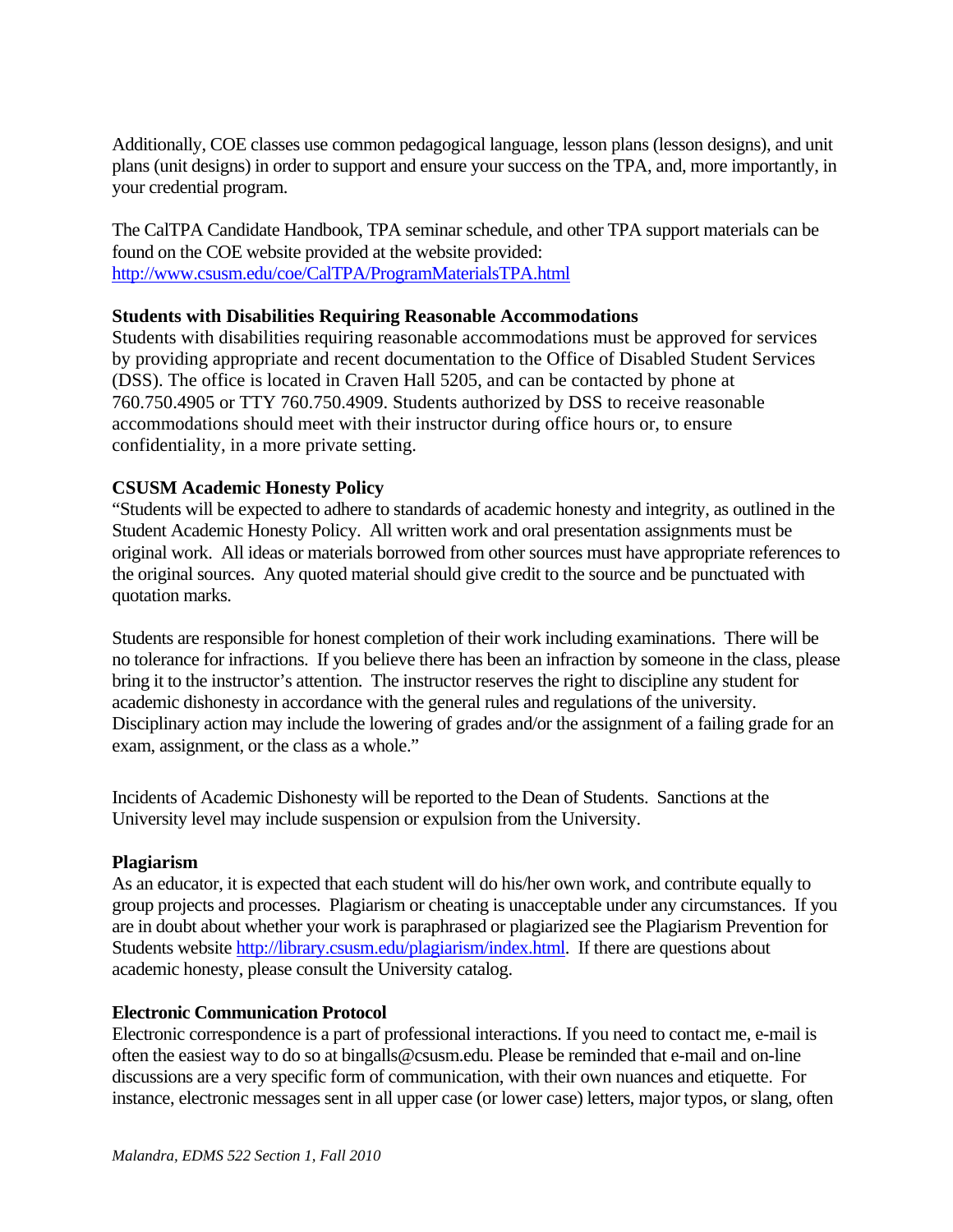communicate more than the sender originally intended. With that said, please be mindful of all e-mail and on-line discussion messages you send to your colleagues, to faculty members in the College of Education, or to persons within the greater educational community. All electronic messages should be crafted with professionalism and care.

Things to consider:

- Would I say in person what this electronic message specifically says?
- How could this message be misconstrued?
- Does this message represent my highest self?
- Am I sending this electronic message to avoid a face-to-face conversation?

In addition, if there is ever a concern with an electronic message sent to you, please talk with the author in person in order to correct any confusion.

# *Grading Standards (Points)*

In order to earn a teaching credential from the state of California, you must maintain a B average (3.0 GPA) and cannot receive below a C+ in any course in your teacher education program.

# *Grading Policy*

All students will come prepared to class; readings and homework assignments are listed on the dates on which they are due. All required work is expected to be on time. One grade level will be deducted for each late assignment (e.g., an "A" assignment that is submitted late will be marked down to a "B"). Unless prior instructor approval is secured, assignments will not be accepted three class sessions after which they are due. Exceptions will be handled on a case-by-case basis, as determined by the instructor.

# *Grading Emphasis*

It is expected that students will proofread and edit their assignments prior to submission. Students will ensure that the text is error-free (grammar, spelling), and ideas are logically and concisely presented. The assignment's grade will be negatively affected as a result of this oversight. Each written assignment will be graded approximately 80% on content and context (detail, logic, synthesis of information, depth of analysis, etc.), and 20% on mechanics (grammar, syntax, spelling, format, uniformity of citation, etc.). All citations, where appropriate, will use American Psychological Association (APA) format. Consult American Psychological Association (APA) Manual,  $5<sup>th</sup>$  edition for citation guidance.

Grading will also include a component of "professional demeanor." Students will conduct themselves in ways that are generally expected of those who are entering the education profession. This includes but is not limited to:

- On-time arrival to all class sessions;
- Advance preparation of readings and timely submission of assignments;
- Respectful participation in all settings (e.g., whole group, small group, in/outside of class);
- Carefully considered, culturally aware approaches to solution-finding.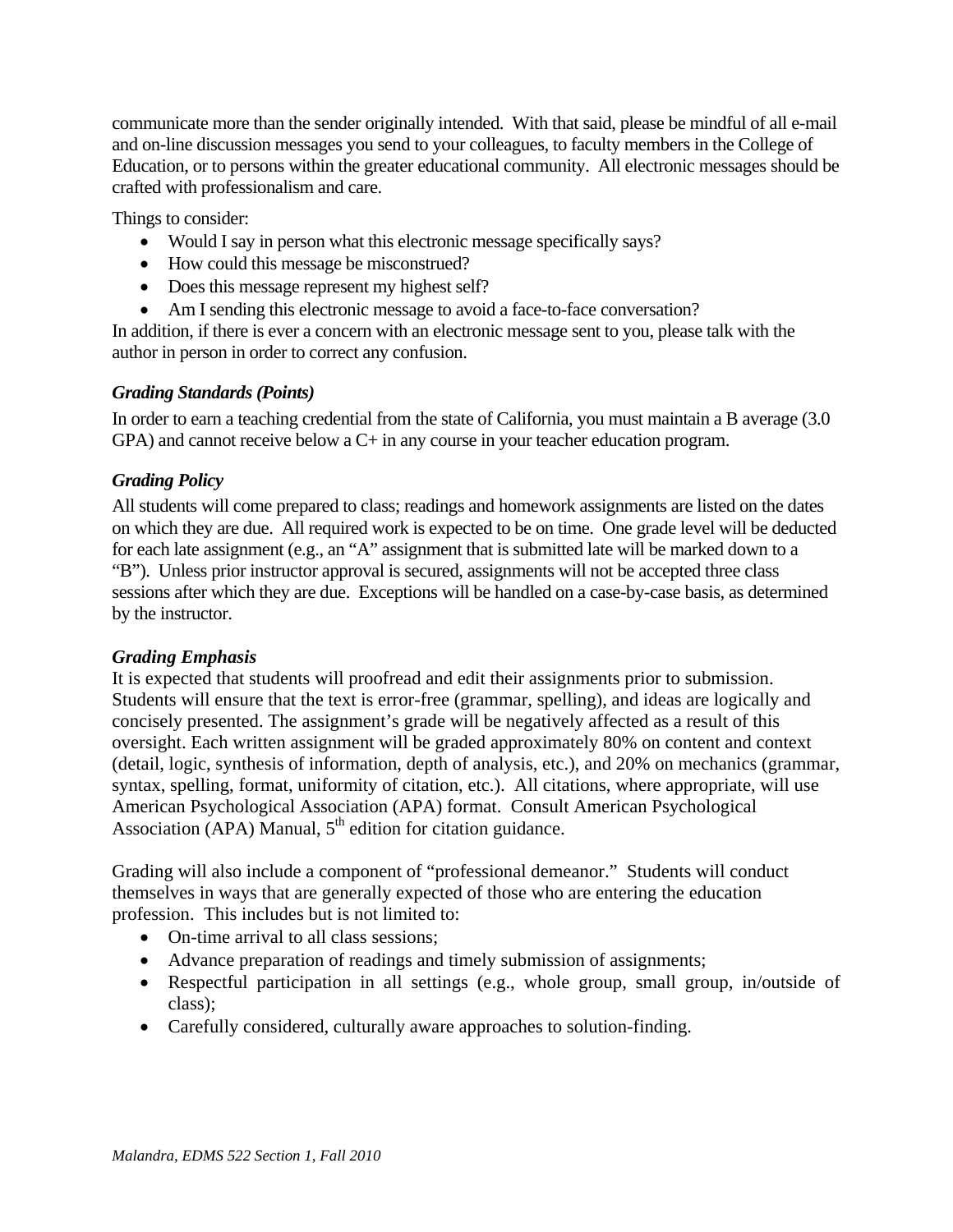The following grading scale will be used:

| $93 - 100$ | А  | $75 - 79$    | $C_{\pm}$     |
|------------|----|--------------|---------------|
| $90 - 92$  | A- | $72 - 74$    | $\mathcal{C}$ |
| $88 - 89$  | B+ | $70 - 71$    | $C_{\tau}$    |
| $83 - 87$  | В  | $60 - 69$    | Ð             |
| $80 - 82$  | B- | $59 -$ below | E             |

# **College of Education Attendance Policy**

Due to the dynamic and interactive nature of courses in the College of Education, all students are expected to attend all classes and participate actively. Absences and late arrivals/early departures will affect the final grade. The COE attendance policy states, "At a minimum, students must attend 80% of class time, or s/he may not receive a passing grade for the course at the discretion of the instructor. Individual instructors may adopt more stringent attendance requirements." (*Adopted by the CE Governance Community, December, 1997)* 

# **Student Participation and Attendance**

 norm. **Students are expected to have read assigned materials by the date indicated in the**  The course deals with complex material processed in a variety of ways. Structured interactions, group processes, oral presentations, guided discussion of readings, and self-disclosure exercises are the **syllabus, and should be prepared to discuss readings individually or in variously structured groups.** The degree of your engagement in these processes forms the basis for points assigned. Due to the fast paced and highly interactive nature of the course, regular attendance and full participation are expected: teaching and learning is difficult (if not impossible) if one is not present for and engaged in the process.

Therefore, the above College Attendance Policy is amplified as follows:

**1**. Missing more than 2 class meetings will result in the reduction of one letter grade.

**2.** Arriving late or leaving early on more than three occasions will result in the reduction of one letter grade.

 **3.** Illness and emergency circumstances will be considered/negotiated on a case-by-case basis. *Please notify the instructor in writing (email) as soon as possible* so that handouts can be saved for you. These measures should not be considered punitive, as students are expected to establish appropriate personal, academic and career-ladder priorities. Therefore these measures should be viewed as taking appropriate individual responsibility for one's own learning in a democratic, collaborative and reciprocal-learning environment. **Should students have extenuating circumstances, please contact the instructor as soon as possible.** 

# **Required Texts:**

- Tompkins, G. (2007). *Teaching Writing: Balancing Process and Product.* Prentice Hall.
- Tompkins, G. (2010). *Literacy for the 21st Century: A Balanced Approach* (5th Edition) ISBN -10: 01350 28922
- Johns, J (any edition). *Basic Reading Inventory*
- Zarrillo, J. *Ready for RICA: A Test Prep Guide*

**NOTE:** Assigned texts and readings **MUST** be brought to class sessions according to the course schedule.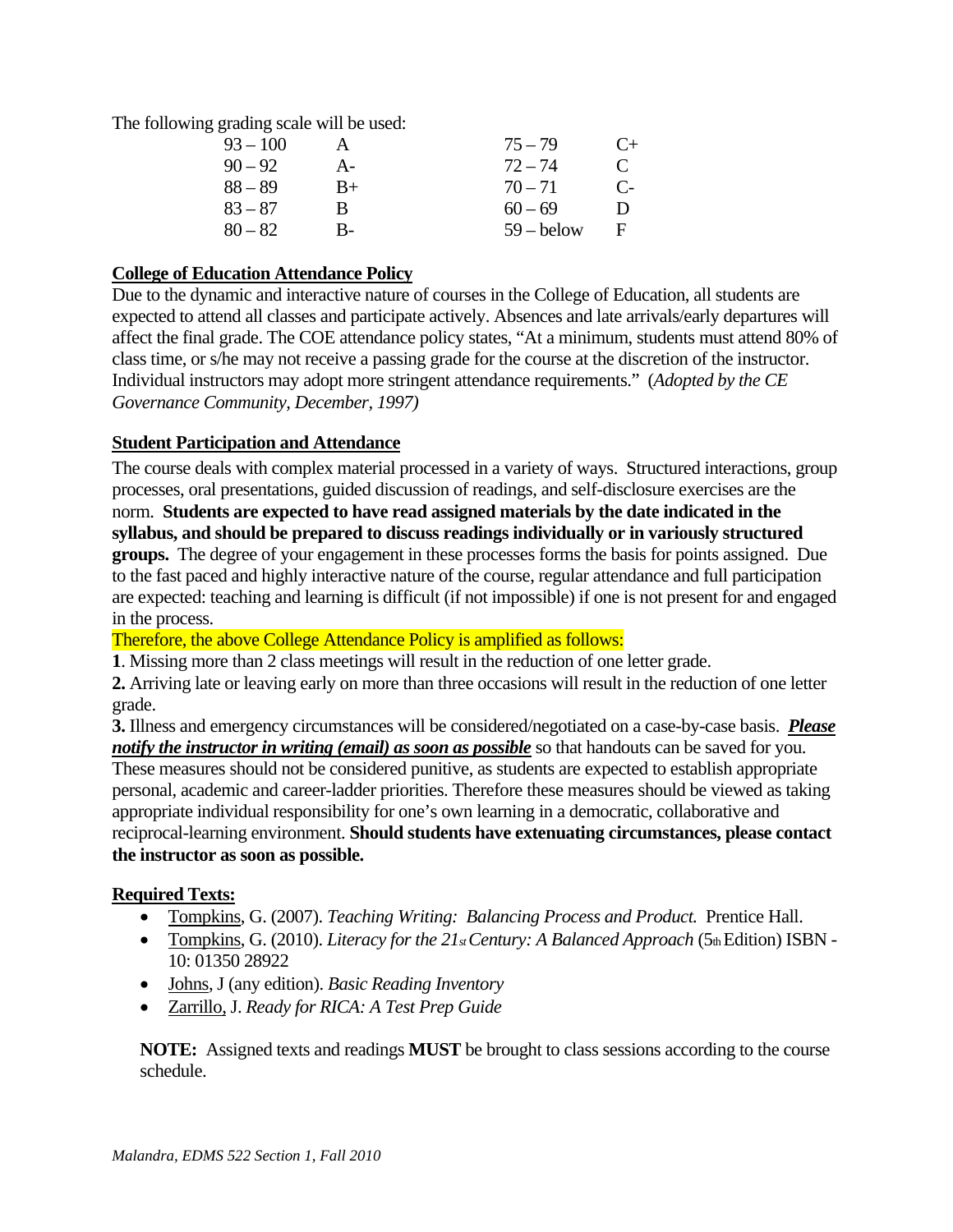# *COURSE ASSIGNMENTS*

Students are expected to demonstrate competency in the use of various forms of technology (i.e. word processing, electronic mail, Moodle (Cougar Courses), use of the Internet, and/or multimedia presentations). Specific requirements for course assignments with regard to technology are at the discretion of the instructor. Keep a digital copy of all assignments for use in your teaching portfolio. All assignments will be submitted online, and some will be submitted in hard copy as well. Details will be given in class.

Proofread and edit word-processed assignments prior to submission. Hand-written work is not accepted. Assignments are written in Times, size12 font, and are double-spaced. Ensure the text is error-free (grammar, spelling), and ideas are logically and concisely presented. All citations, where appropriate, use American Psychological Association (APA) format.

| <b>Assignment</b>                                      | <b>Points</b>            |
|--------------------------------------------------------|--------------------------|
|                                                        | <b>Possible</b>          |
| <b>Reading Reflections</b>                             | 8                        |
| <b>Literacy Case Study</b>                             | 40                       |
| <b>Online Discussion: Writer's Workshop</b>            | 4                        |
| <b>Online Discussion: Writing Strategy Lesson Plan</b> | $\boldsymbol{\varDelta}$ |
| Online Discussion: Student Strengths and Needs         | 6                        |
| <b>Writing Strategy Lesson Plan</b>                    | 20                       |
| Writer's Workshop                                      | 3                        |
| <b>RICA Literacy Game</b>                              | 5                        |
| <b>Professional Dispositions</b>                       | 7                        |
| <b>Total Points</b>                                    | 100                      |

**Please note assignments are due whether or not you are present in class that day. On the required due date, turn in your assignment to Moodle. A hard copy of certain assignments needs to be turned in to class. Please refer to the class schedule for this information.** 

**While this syllabus is carefully planned, it may be modified at any time in response to the needs and interests of the class.**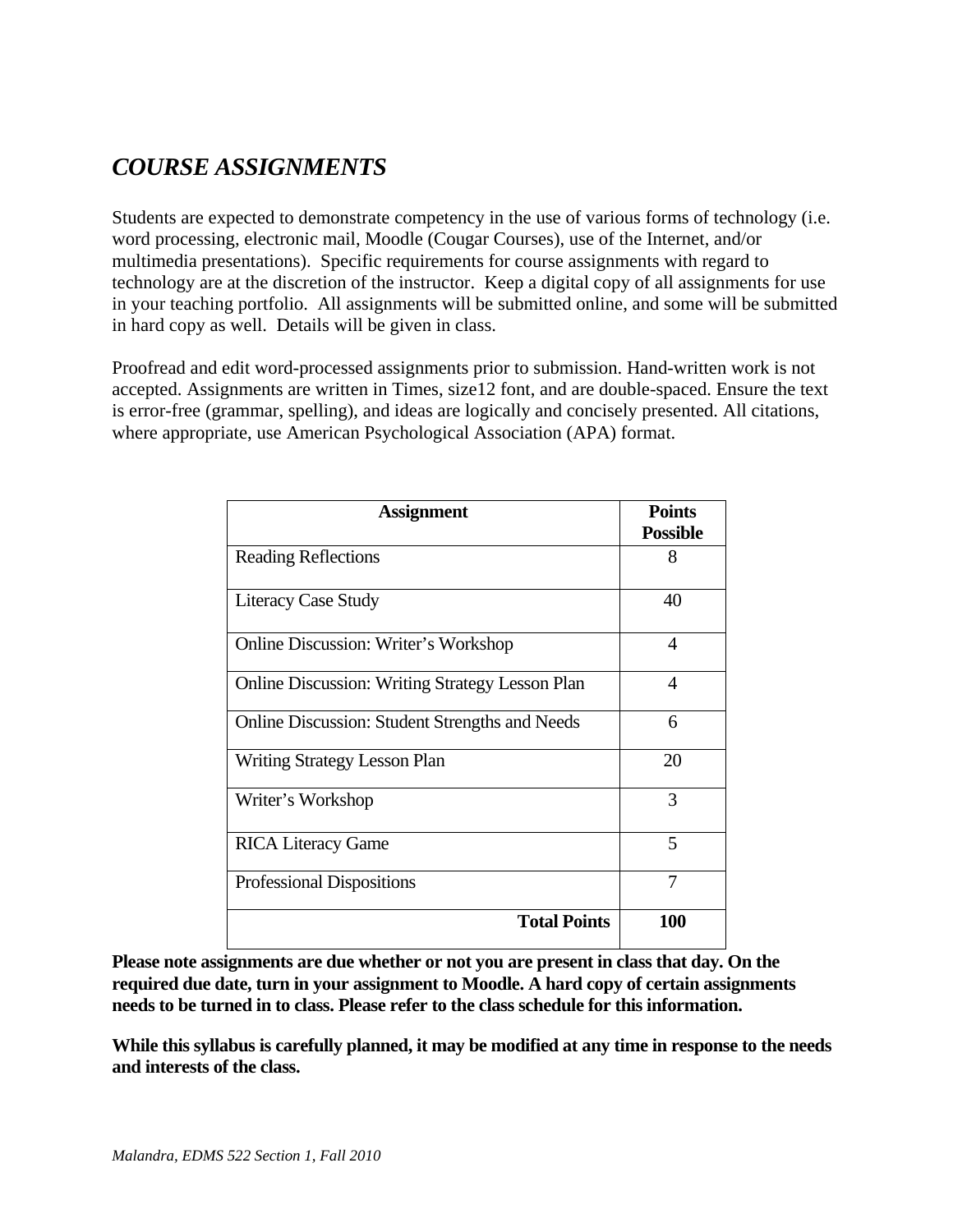# **Descriptions of Assignments**

# **READING REFLECTIONS (8 points total)**

 from the readings for that session. **Do not summarize**. Please give thoughtful reactions, responses, It is expected that everyone will understand all the readings and will come to class prepared to discuss them. You will be required to complete 8 reading reflections. Write at least 3 comments or questions and reflections. They should show that you have done the reading. If the readings are from more than one book, try to comment on more than one book. We will use these as the basis of our discussion at the beginning of some classes. They will be due to Moodle by the start of each class session. No points will be given if they are turned in late. Copy and paste your reflections, do not attach them as a separate document.

# **LITERACY CASE STUDY (40 points total)**

The Literacy Case Study is described in detail in the Literacy Case Study Handbook provided on the Moodle site. Students conduct literacy assessments with one child who is a reader, analyze and interpret the resulting data and describe the child's strengths and needs in reading. Students develop recommendations in the form of specific instructional strategies that support the child's progress in reading.

The case study child **must** already be reading. It is recommended that s/he be in the upper elementary grades and be reading below his/her current grade level. The completed assessment forms are placed in an appendix that is handed in to the professor hard copy. A parent permission (consent) form must be included in the appendix.

Create a document that includes the Literacy Case Study cover page (below) and all the sections listed in the Case Study checklist. The Literacy Assessment Case Study document needs to be submitted to Moodle on the due date. Submit the hard copy of your appendix (your data assessment papers, student writing, etc) in class on the due date. You do not need to scan your appendix and submit it to Moodle.

Important: Take notes as you work with your student. Include your anecdotal notes in the final appendix. For example, your student's behavior during the activity, reactions to the activity, comments, etc… and in your analysis of the student and in your design of an appropriate instructional plan. Record all the student's oral responses on tape. Don't try to assess the child in only one day. If you think the child is getting tired, stop the assessment for the day and pick up another day. An important part of the assessment is developing a rapport with the child in which s/he is comfortable to fully participate.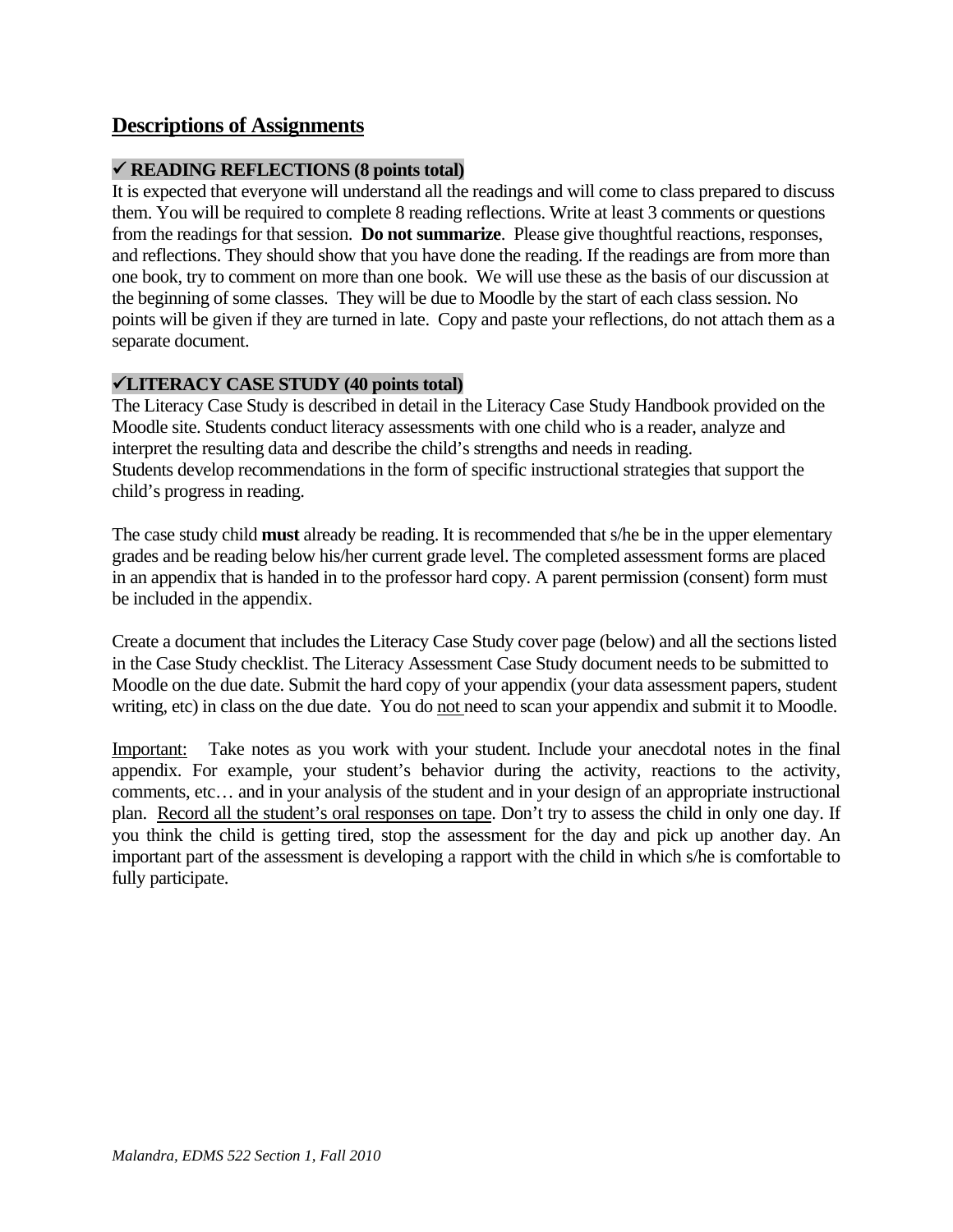#### **COVER PAGE**

#### **LITERACY ASSESSMENT CASE STUDY**

#### **Name: Date:**

#### **Case study checklist**

[ ] Student Profile (Learning about Student)

[ ] Reading Attitude Survey

[ ] Writing Sample Analysis

[ ] IRI : Word Lists, Running Records, & Comprehension summaries and tables **\*** 

[ ] One grid – Data Analysis Grid

[ ] Description of Student's Literacy strengths

[ ] Description of Student's Literacy needs

[ ] Description/Explanation of Instructional Strategy/ Intervention

# *(submit the above to Moodle)*

[ ] Add an Appendix section . It should be added to your hard copy that is turned in to the professor (not submitted electronically). Do NOT put the appendix in the document with the other sections of your case study. Your appendix includes: All original assessments and records, Permission (consent) Form, Writing Sample, Anecdotal Notes. **You must have a cover page with all these documents stapled together.** 

**\*** Insert the following chart at the appropriate places within the Case Study:

| Independent | Instructional | Frustration |
|-------------|---------------|-------------|
| Grade level | Grade level   | Grade level |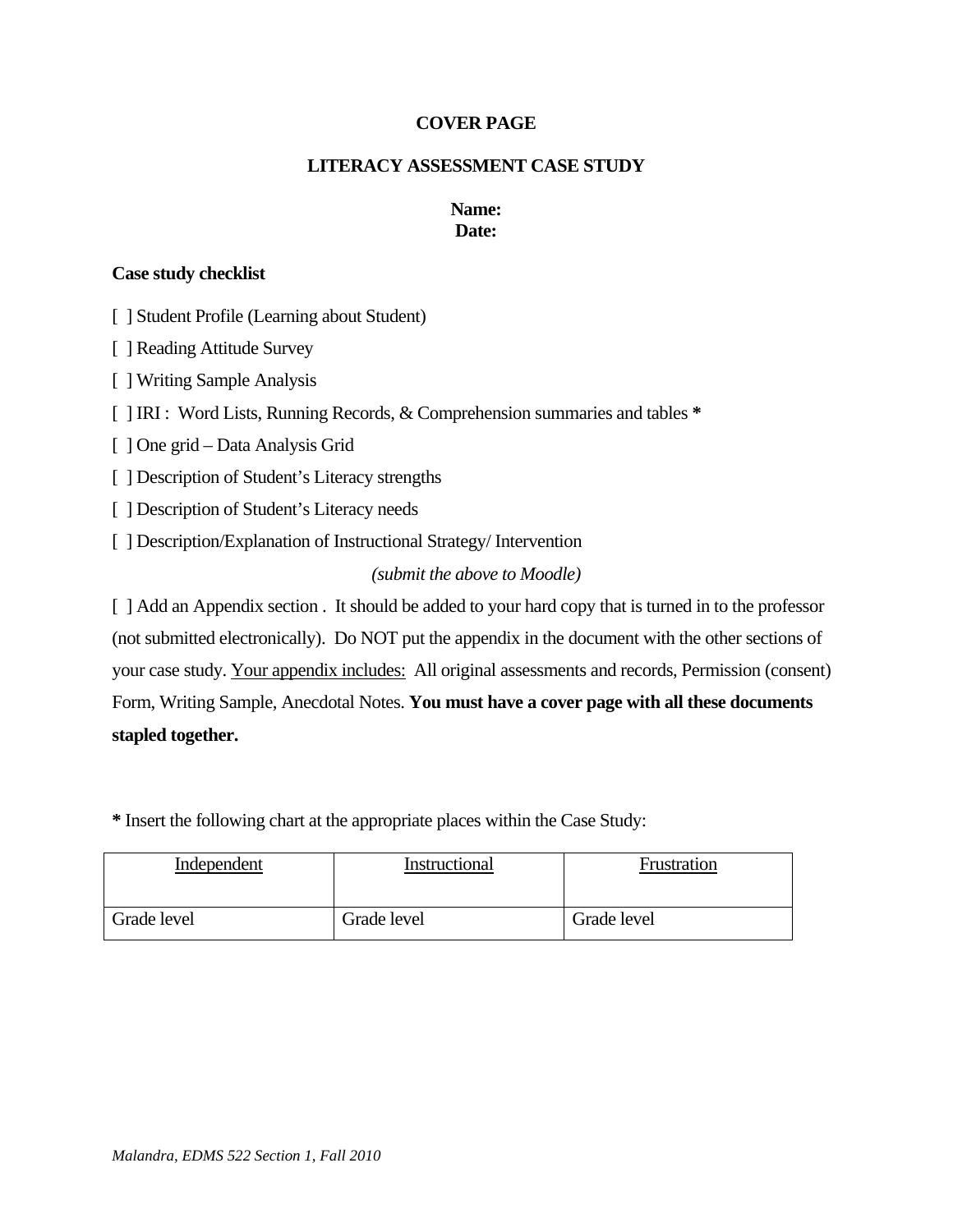# **ONLINE DISCUSSION: WRITER'S WORKSHOP (3 points total)**

Part 1: Using the Moodle discussion board, create one original discussion topic. In this message discuss your understanding of Writer's Workshop. You may also include examples of what you've seen in classrooms, what you've read, or what we've discussed in class. Feel free to ask questions for your classmates to respond to in order to gain a deeper understanding or different perspective. Part 2: Respond to your classmates' comments and/or questions. Connect what you know and understand to what you have read and learned, make observations about what you have seen in classrooms. You must make 3 substantive comments on 1 or more classmate's posting.

# What to do:

- Submit your Writer's Workshop paragraph to the Discussion Board as a new topic. Not accepted late.
- Respond three times (minimum) to classmates on the Discussion Board. Not accepted late.

# **ONLINE DISCUSSION: WRITING STRATEGY LESSON PLAN (3 points total)**

 your Writing Strategy Lesson Plan or a detailed outline of your Writing Strategy Lesson Plan. the objective? **Part 1:** Using the Moodle discussion board, create one original discussion topic. In this message, post Part 2: Read 3 other student's Writing Strategy Lesson Plan (or outline). Provide feedback. You must make substantive comments on 3 different classmate's Writing Strategy Lesson Plan. Read it as if you were going to teach it. Does it make sense? Which parts need to be modified? Does it have a clear "I do", "We do", "You do" method of instruction? Is it actually teaching a strategy or is it just assigning writing? If it's assigning, how can it be changed to teach a strategy? Do all parts support

If you are working with a partner, you must each submit a lesson plan or outline. They can be the same lesson plan. You each must provide feedback to 3 others.

# What to do:

- Submit your Writing Strategy Lesson Plan or outline to the Discussion Board as a new topic. Not accepted late.
- Provide feedback to 3 different classmate's lesson plan on the Discussion Board. Not accepted late.

# **ONLINE DISCUSSION: STUDENT STRENGTHS AND NEEDS (6 points total)**

Using the Moodle discussion board, create an original message describing your Case Study student's literacy strengths and needs. Only describe 2 main strengths (what the student can do) and 2 main needs (what the student needs to work on). Write one paragraph for "strengths" and another paragraph for "needs". Then, respond to two other classmates' strengths and needs message. In these responses, you will suggest **two** instructional strategies to assist this student with **one** of their needs in each. Be sure to describe your instructional strategies and give a rationale for your suggestions. Respond to another classmate that hasn't had any replies, so that everyone gets feedback. In other words, you must reply to two classmates' postings, but choose ones that do not already have responses (if possible). This will enable everyone to have a response to their original posting. What to do:

 Submit your Student Strengths and Needs paragraphs to the Discussion Board as a new topic. (3 points). Not accepted late.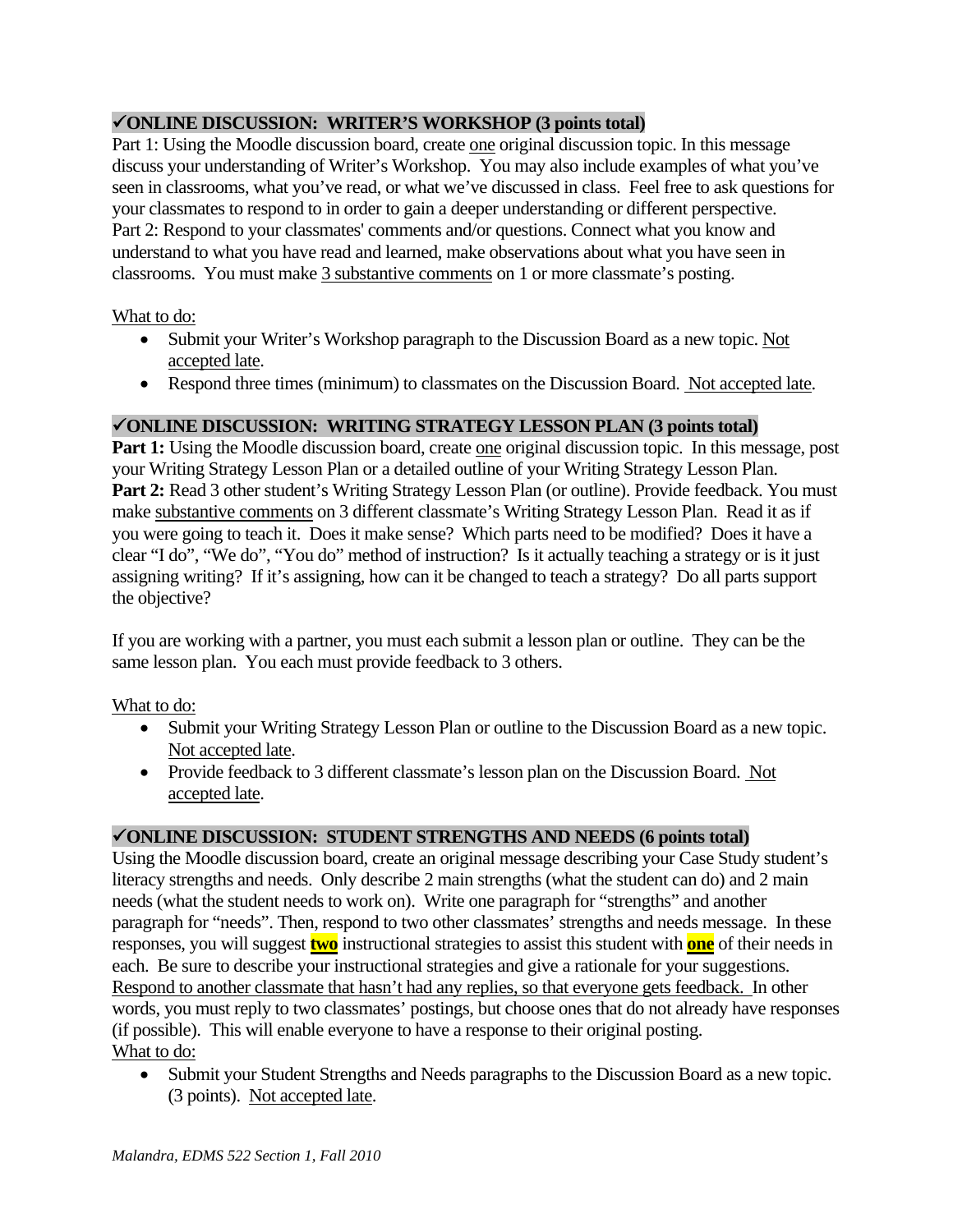• Respond to two different classmates on the Discussion Board. (3 points). Not accepted late.

#### **WRITING STRATEGY LESSON PLAN (20 points total)**

#### Overview:

Individually or with a partner, write and present a WRITING strategy lesson plan that is *active, interesting, meaningful and accessible* to diverse students. It can be a mini-lesson, direct instruction, inquiry, or any format you choose. Choose a writing standard for your grade level to guide your objectives. Sample lessons might include:

- Using graphic organizers to write
- Improving one of the  $6+1$  traits of good writing
- Writing an engaging opening
- Using a piece of literature as a model for writing
- Making transitions between paragraphs
- Developing characters
- Developing a central idea
- Editing writing
- Peer response/conferencing
- Strategies specific to a particular genre (response to literature, persuasion, poetry, friendly letter, etc.)

Your Writing Strategy Lesson must include a description of each of the following:

- Title of the lesson
- Grade level
- CA Content Standard(s) connected to Objective
- Objective for the literacy lesson (Students will...)
- Instructional Strategies: INTO, THROUGH, CLOSURE, AND BEYOND (See below)
- Differentiation strategies for ELL students and students with special needs
- Assessment
- Rationale

# **Instructional Strategies**

# **INTO**

Write a brief paragraph that describes what you will do prior to teaching the lesson to connect to students' prior knowledge and to engage them in the topic.

Describe Instructional Strategies

Describe Student Activities

# **THROUGH**

Write a detailed instructional plan of what you will do when teaching the reading lesson. What will you do for each of the following steps of instruction?

o Modeled instruction: ("I do")

Describe Instructional Strategies

Describe Student Activities

o Shared instruction: ("We do")

Describe Instructional Strategies

Describe Student Activities

o Guided instruction ("You do")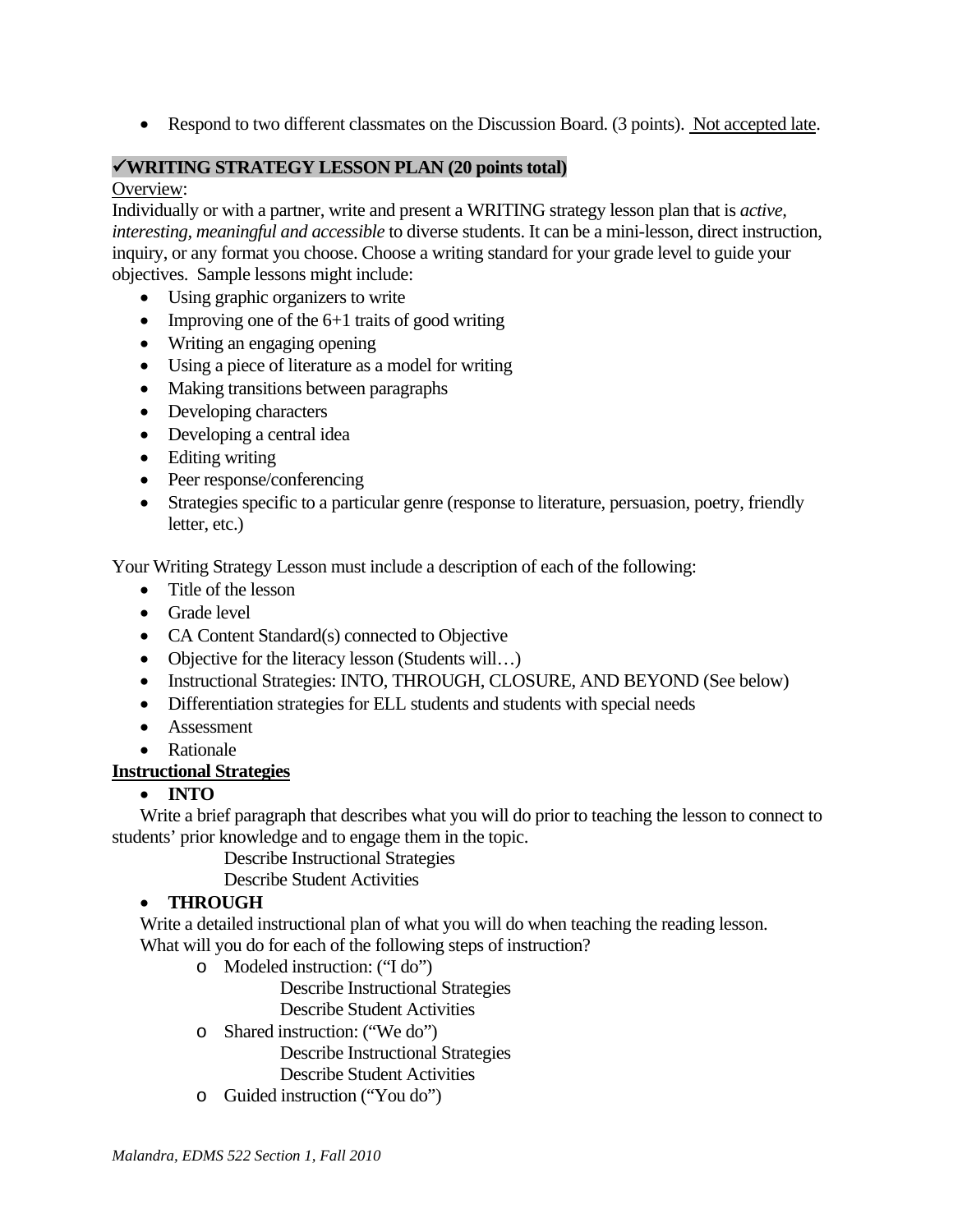Describe Instructional Strategies Describe Student Activities

# **CLOSURE**

Write a brief paragraph that describes how you will end the lesson

# **BEYOND**

Write a brief paragraph that describes how you want students to apply what you have taught them to do in this lesson as they continue reading in the overall reading unit you have chosen. How will you reinforce and review the key concepts and skills of this lesson so that they continue applying them?

# **WRITERS' WORKSHOP (3 points total)**

Overview:

Moodle and bring a hard copy of each to class to share with peers. Please staple the two together.<br>What to do: In EDMS 522, we concentrate on writing as part of balanced literacy. This assignment emphasizes the nature of writing and how it relates to student performance. DO NOT BEGIN THIS ASSIGNMENT UNTIL IT IS DISCUSSED IN CLASS! You will submit your final writing piece and reflection to

In class we explore some topics about which to write. Using the writer's workshop model, you will develop a short (1 page) piece of writing. Bring your draft to class, and we will have conferences about it.

After you finish, **reflect** upon and write about your own writing process. Please consider the following when you write your reflection:

- Use the 6 traits rubric to score your writing. In your reflection, tell how you scored yourself for each trait and why. Be specific with evidence from you piece for each trait.
- How did you get started? What was it like writing the first draft?
- What was difficult for you? What was easy?
- What kinds of decisions did you have to make in the writing?
- Did you consider your audience? Who was your audience?
- What did you learn about fostering student's writing through this experience?

# **RICA LITERACY GAME (5 points total)**

# Overview:

Assessment drives instruction. Teachers use many assessments throughout a day to determine what students know. With that information, they make decisions about what – and how – to teach.

Assessment comes in many forms, and it can be fun as well as informative. You and a partner(s) will be assigned one chapter from *Ready for RICA*. You have two goals: fairly assess your classmates on their understanding of the chapter; *everyone* involved for the full 15 minutes we play. What to do:

1. With your partners create a list of 10 important ideas from your chapter.

2. Create a game focusing on those facts. Model your game after Jeopardy, Pictionary, Cranium, Concentration, Monopoly, etc. Organize your game to play as a class, or break into groups to play.

3. Questions to ask yourself as you create the game:

(a.) Will everyone be involved?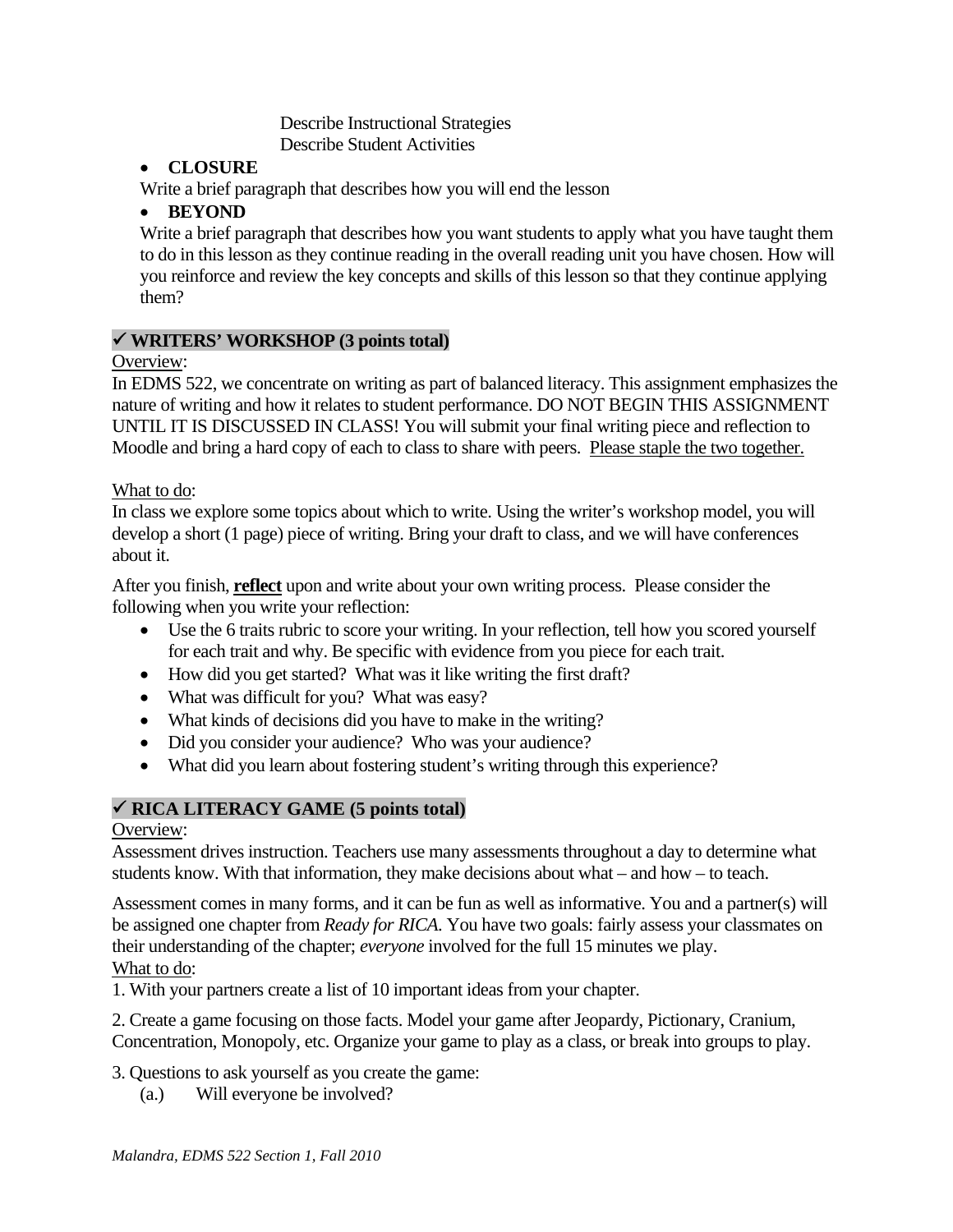- (b.) Is this a fair assessment?
- (c.) Does this game show you who knows the facts and who doesn't?
- (d.) What strategies would you use to help those struggling students?

4. Submit your game to Moodle. Have one member publish your game in Moodle for the entire class.

#### **RICA areas:**

| <b>EDMS 521</b>                             | <b>EDMS 522</b>                            |
|---------------------------------------------|--------------------------------------------|
| Ongoing assessment (Ch. 1)                  | Ongoing assessment (Ch. 1)                 |
| Planning, organizing, managing reading      |                                            |
| instruction (Ch. 2) (managing groups,       |                                            |
| classroom organization: time and physical   |                                            |
| layout)                                     |                                            |
| Phonemic Awareness (Ch. 3)                  |                                            |
|                                             |                                            |
| Concepts about Print (Ch. 4)                | Content Area Literacy (Ch. 9)              |
|                                             |                                            |
| Phonics Instruction and word Identification | Independent Reading (Ch. 10)               |
| Strategies (Ch. 5)                          |                                            |
| Spelling Instruction (Ch. 6)                | Literary Response and Analysis (Ch. 8)     |
| Reading Comprehension – Narrative (Ch. 7)   | Reading Comprehension – Expository (Ch.    |
| (not assessment) (guided reading)           | 7)                                         |
| Vocabulary Development (Ch. 12)             | Vocabulary Development (Ch. 12)            |
| Structure of the English Language (Ch. 13)  | Structure of the English Language (Ch. 13) |
| Supporting Reading through Oral and Written | Supporting Reading through Oral and        |
| Language (Ch. 11)                           | Written Language (Ch. 11)                  |

# **PROFESSIONAL DISPOSITIONS (7 points total)**

#### Overview:

Grading in 522 includes a component of "professional disposition." Students in the College of Education conduct themselves in ways expected of those entering the profession. Disposition includes:

- General classroom attendance, promptness, and participation
- Attention to classroom discussion protocols
- Social and cooperative skills
- Attention to assignments (deadlines, quality, multi-tasking)
- General classroom demeanor and attitude
- Flexibility
- Openness to and enthusiasm for learning

You will be given an opportunity to evaluate yourself in professional dispositions; your instructor will take your self-evaluation into consideration in determining your score.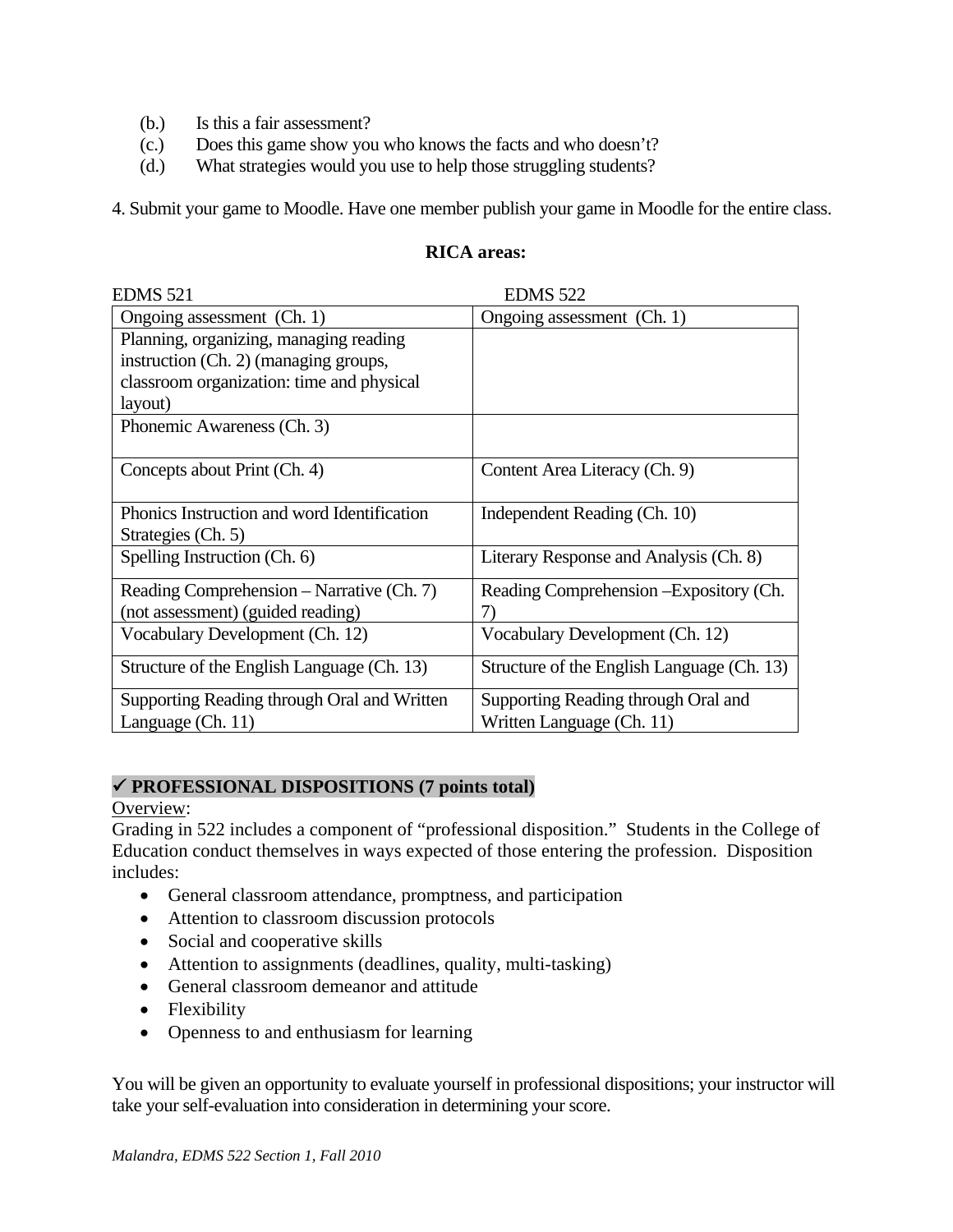# **COURSE SCHEDULE: EDMS 522**

|             | Tompkins---Literacy for the 21 <sup>st</sup> Century           |  |  |
|-------------|----------------------------------------------------------------|--|--|
|             | <b>Writing Tompkins----Teaching Writing: Balancing Process</b> |  |  |
| and Product |                                                                |  |  |

| The instructor reserves the right to modify the schedule. |                                                                                                                                                  |                                                                                                                                                                                                                                                                                                       |
|-----------------------------------------------------------|--------------------------------------------------------------------------------------------------------------------------------------------------|-------------------------------------------------------------------------------------------------------------------------------------------------------------------------------------------------------------------------------------------------------------------------------------------------------|
| <b>Date</b>                                               | <b>Topic</b>                                                                                                                                     | <b>Readings/Assignments Due</b>                                                                                                                                                                                                                                                                       |
| <b>Session 1</b><br>August 31                             | <b>Course Overview</b><br>$\bullet$<br>Connecting 521 with 522<br>$\bullet$<br><b>Building Community</b><br>$\bullet$<br>Assessment<br>$\bullet$ | <b>BRING:</b><br><b>SYLLABUS!</b><br><b>Search for Case Study Subject</b><br><i>(permission slip)</i>                                                                                                                                                                                                 |
| <b>Session 2</b><br>September 7                           | Assessment/Case Study (IRI)<br>$\bullet$<br>Miscue Analysis                                                                                      | <b>READ:</b><br>-Johns, Section 1 (Overview)<br>-Johns, Section 2 (Administering &<br><b>Scoring Procedures</b> )<br>-Tompkins, Chapter 3 (Assessing)<br><b>BRING:</b><br>Literacy Case Study Handbook<br>$\bullet$<br>(print copy from Moodle)<br>Johns book<br><b>Search for Case Study subject</b> |
| <b>Session 3</b><br>September 14                          | Assessment/Case Study<br>$\bullet$<br>The Writing Process/Writers'<br>Workshop<br><b>Writing Strategies</b>                                      | <i>(permission slip)</i><br><b>READ:</b><br>-Writing Tompkins, Chapter 2 (Writer's<br>Workshop)<br>-Johns, Section 3 (Determining Reading<br>Levels)<br>DUE:<br>• Reading Reflection 1<br><b>Student selected for CASE STUDY</b><br><b>BEGIN ASSESSING</b>                                            |
| <b>Session 4</b><br>September 21                          | Assessment/Case Study<br>$\bullet$<br>Reading Comprehension<br>$\bullet$<br><b>Writing Process</b><br>Guest Speaker: The WRITE Institute         | <b>READ:</b><br>$-Tompkins, Ch 6 (Dev. Fluent)$<br>-Tompkins, Ch 7 (ExpandingWords)<br><b>BRING:</b><br>Rough draft of writing piece<br>DUE:<br>Reading Reflection 2                                                                                                                                  |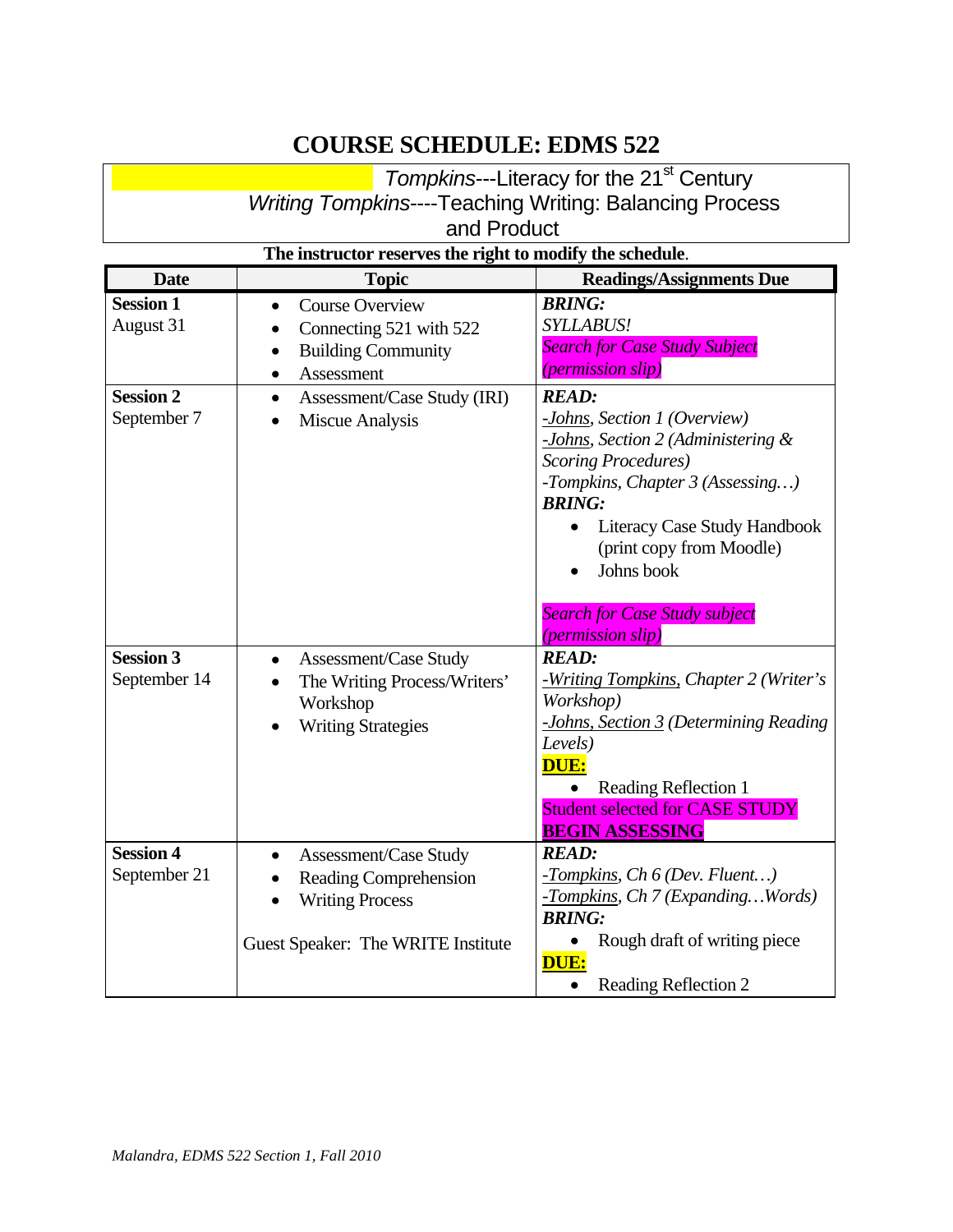| <b>Session 5</b><br>September 28<br>(no class meet)<br><b>Online Session</b> | <b>Moodle Online Discussion:</b><br>$\bullet$<br>Writer's Workshop                   | <b>READ:</b><br>-Writing Tompkins, Chapter 10<br>(Descriptive Writing)<br>-Writing Tompkins, Chapter 5 (Journal<br>Writing)<br>DUE:<br><b>Online Discussion (All</b><br>posts/responses due by<br>midnight 9/28)                                                                                                                               |
|------------------------------------------------------------------------------|--------------------------------------------------------------------------------------|------------------------------------------------------------------------------------------------------------------------------------------------------------------------------------------------------------------------------------------------------------------------------------------------------------------------------------------------|
| <b>Session 6</b><br>October 5                                                | Assessment                                                                           | <b>READ:</b><br>-Tompkins, Ch 11 (Differentiating)<br>-Writing Tompkins, Chapter 3(Writing<br>Strategies/Skills)<br>-Zarillio, Chapter 11 (Support<br>ReadingOral & Written Language<br>Development)<br><b>BRING:</b><br>Johns book<br>Literacy Case Study Handbook<br>DUE:<br>Reading Reflection 3                                            |
| <b>Session 7</b><br>October 12                                               | <b>Literature Circles</b><br>$\bullet$<br><b>Writing Strategy Lesson</b><br>Workshop | <b>READ:</b><br>-Writing Tompkins, Chapter 11 (Poetry<br>Writing)<br>-Writing Tompkins, Chapter 9<br>(Narrative Writing)<br><b>BRING:</b><br>Materials for creating Writing<br>Strategy Lesson Plan &<br>Presentation<br>DUE:<br>Reading Reflection 4<br>$\bullet$<br>Final Copy of Writing Piece<br>& Reflection—One document<br>cut & pasted |
| <b>Session 8</b><br>October 19<br>(no class meet)<br><b>Online Session</b>   | <b>Moodle Online Discussion:</b><br>$\bullet$<br><b>Writing Strategy Lesson Plan</b> | <b>READ:</b><br>-Writing Tompkins, Chapter 4<br>(Assessing Writing)<br>-Zarillo, 12 Vocabulary Development<br><b>DUE:</b><br><b>Online Discussion (all</b><br>discussions/responses due by<br>midnight $10/19$ )                                                                                                                               |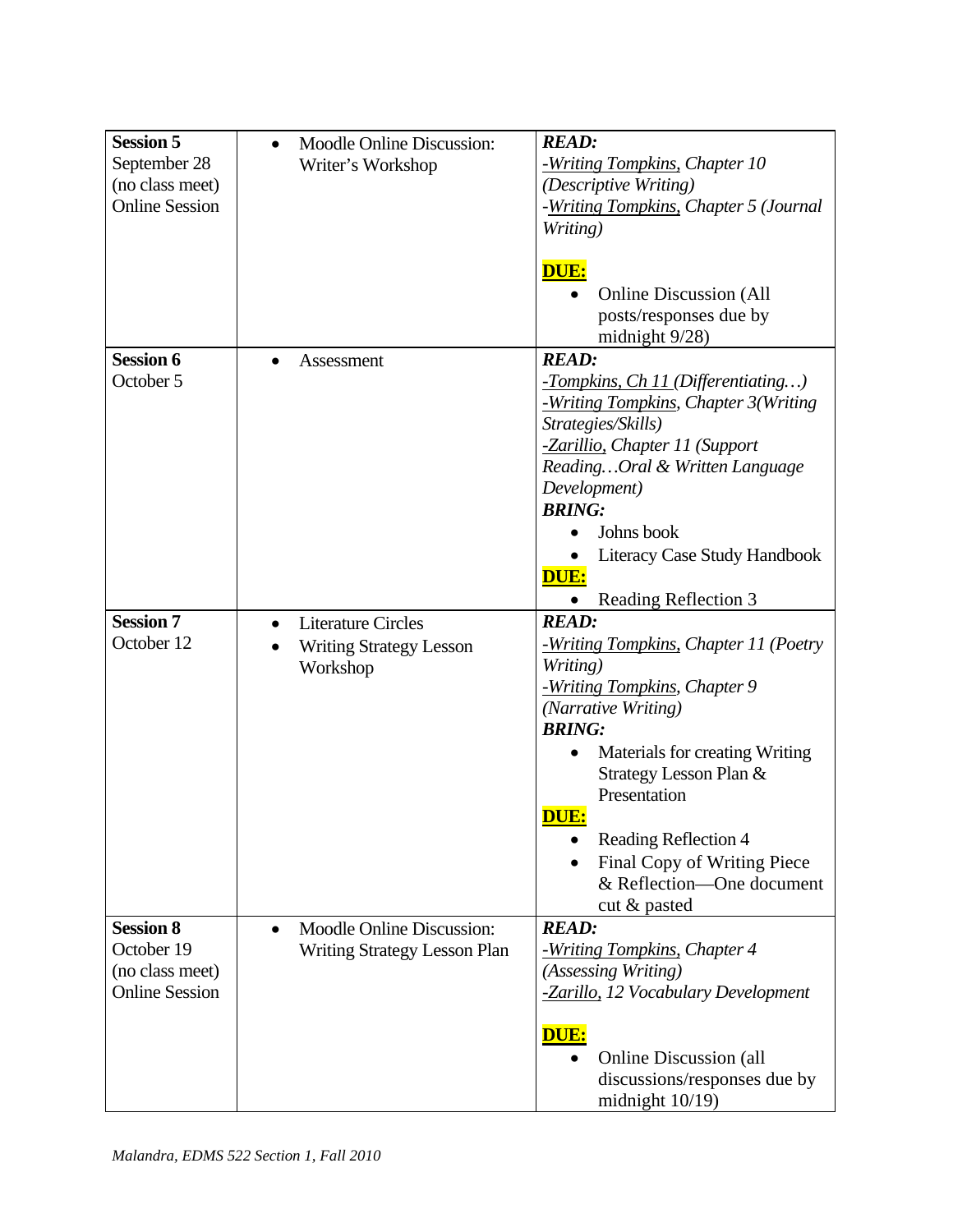| <b>Session 9</b>                         | <b>Writing Strategy Lesson</b>                                | <b>READ:</b>                                            |
|------------------------------------------|---------------------------------------------------------------|---------------------------------------------------------|
| October 26                               | Presentations                                                 | -Writing Tompkins, Chapter 6 (Letter                    |
|                                          |                                                               | Writing)                                                |
|                                          |                                                               | -Writing Tompkins, Chapter 7                            |
|                                          |                                                               | (Biographical Writing)                                  |
|                                          |                                                               | DUE:                                                    |
|                                          |                                                               | Reading Reflection 5                                    |
| <b>Session 10</b>                        |                                                               | <b>READ:</b>                                            |
| November 2                               | <b>Writing Strategy Lesson</b>                                | -Zarillo, chapter 9 (Content Area                       |
|                                          | Presentations                                                 | Literacy)                                               |
|                                          |                                                               | -Writing Tompkins, Chapter 8                            |
|                                          | Case Study—Data Analysis<br>$\bullet$<br>Grid/Recommendations | (Expository Writing)                                    |
|                                          |                                                               | -Writing Tompkins, Chapter 12                           |
|                                          |                                                               | (Persuasive Writing)                                    |
|                                          |                                                               | <b>DUE:</b>                                             |
|                                          |                                                               | Reading Reflection 6                                    |
|                                          |                                                               | <b>Writing Strategy</b>                                 |
|                                          |                                                               | <b>Lesson/Presentations Due</b>                         |
|                                          |                                                               |                                                         |
| <b>Session 11</b>                        |                                                               | (Submit to Moodle)                                      |
| November 9                               | Work on Case Study<br>٠                                       | <b>READ:</b>                                            |
|                                          | <b>Moodle Online Discussion:</b><br>$\bullet$                 | -Tompkins, Part 4 (Instructional                        |
| (no class meet)<br><b>Online Session</b> | <b>Student Strengths and Needs</b>                            | Procedures)                                             |
|                                          |                                                               | DUE:                                                    |
|                                          |                                                               | <b>Discussion Board Student</b>                         |
|                                          |                                                               | <b>Strengths and Needs Entry</b>                        |
|                                          |                                                               | (1). Due by midnight. Not                               |
|                                          |                                                               |                                                         |
| <b>Session 12</b>                        |                                                               | accepted late.<br><b>READ:</b>                          |
| November 16                              | Case Study Workshop                                           |                                                         |
|                                          |                                                               | -Zarillo, Chapter 12 (Vocabulary                        |
|                                          |                                                               | Development)<br><b>BRING:</b>                           |
|                                          |                                                               | Johns book                                              |
|                                          |                                                               |                                                         |
|                                          |                                                               | All Case Study data, work with                          |
|                                          |                                                               | classmates to analyze                                   |
|                                          |                                                               | assessment data, identify<br>patterns, and write up     |
|                                          |                                                               | instructional recommendations.                          |
|                                          |                                                               | DUE:                                                    |
|                                          |                                                               |                                                         |
|                                          |                                                               | Reading Reflection 7<br><b>Discussion Board Student</b> |
|                                          |                                                               |                                                         |
|                                          |                                                               | <b>Strengths and Needs</b>                              |
|                                          |                                                               | <b>Recommendation Responses</b>                         |
|                                          |                                                               | (2). Not accepted late.                                 |